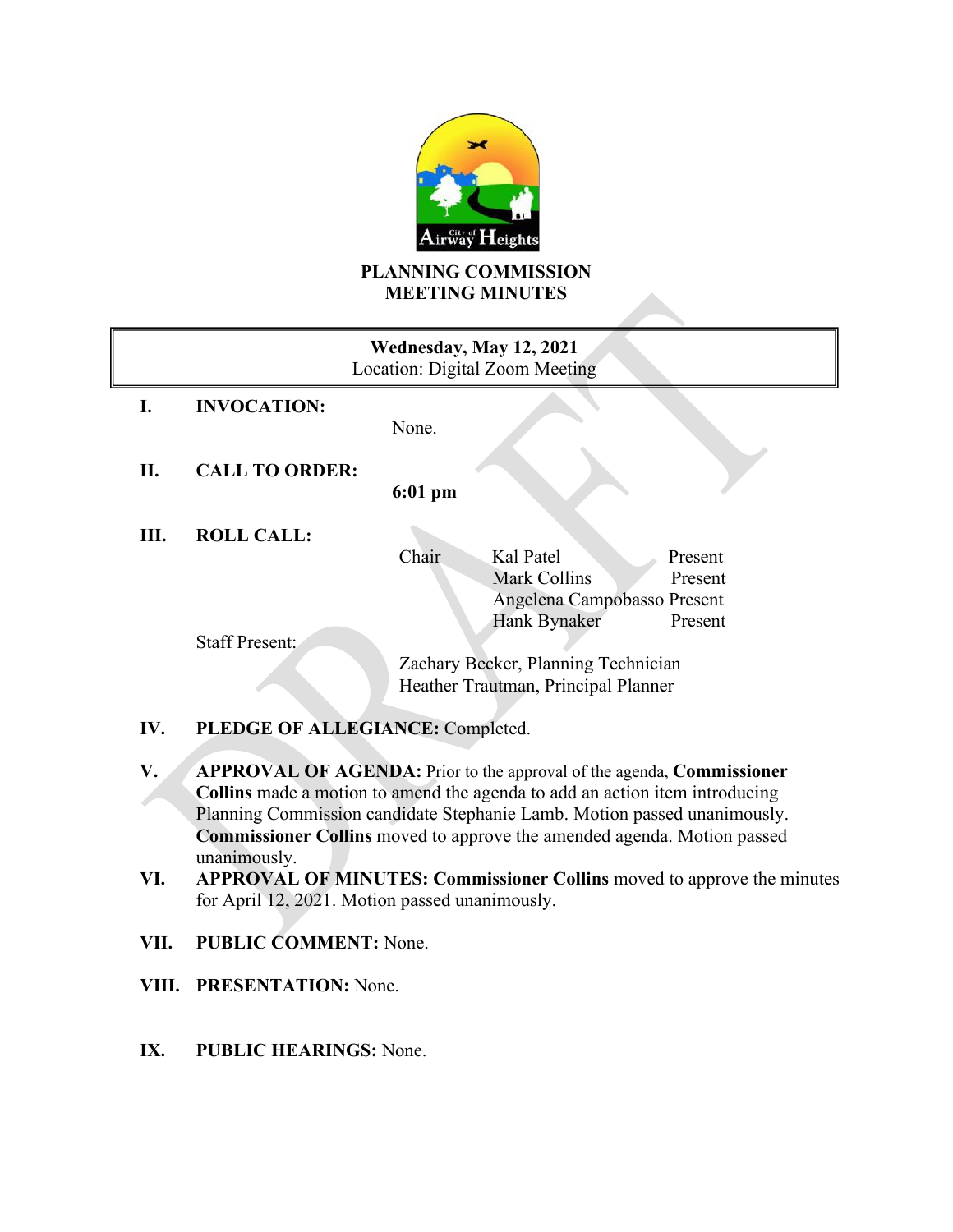#### **X. ACTION ITEMS:**

**a. Introduction of Planning Commission Applicant** Citizen Stephanine Lamb introduced herself to the Planning Commission, giving a brief overview of her experience and motivations to join the Commission. Commission members asked general questions. This action item ended at 6:12 pm.

### **XI. WORKSHOP:**

- **a. 2022 Comprehensive Plan Update** Principal Planner Heather Trautman updated the Commission on the status of the 2022 Comprehensive Plan Update, including the hiring of consultant Framework and Big Sky Public Relations. Heather discussed the purpose and the scope of the 2022 Comprehensive Plan update, as well as, describing the request for proposals process. Planning Commission members asked general questions. The workshop ended at 6:44 pm.
- **b. Public Art Funding Ordinance** Principal Planner Heather Trautman presented on the proposed Ordinance C-963 relating to the creation of a public art program and municipal art fund. This would also include the creation of a public art commission, as well as, a financial plan for the facilitation of public art within the City of Airway Heights. Commission members asked questions, including questions regarding the necessity of a residency requirement for service on the Public Art Commission. There was also discussion on the avalibliliy of Tribal partners and their potential involvement within the Public Art Commission. **Commissioner Collins** made a motion to move Ordinance C-963 to public hearing. Motion passed unanimously. The workshop ended at 7:13 pm.
- **c. Smart Growth America Grant** Planning Technician Zachary Becker presented on the site selection and general plan for a pop up traffic project located along King Street in northern Airway Heights. Zachary discussed general features that the pop up may feature and the public outreach plans and goals. Planning Commission members made comments and asked general questions. The workshop ended at 7:36 pm.
- **XII. COMMISSIONER REPORTS: Commissioner Collins** reported on the growth and road conditions along  $21<sup>st</sup>$  Ave. Staff provided information on the development plan for the area, along with information on funding traffic projects through transportation impact fees.
- **XIII. STAFF REPORTS:** Planning Technician Zachary Becker reported on the progress of the Smart Growth America Grant and current planning projects throughout the City. Principal Planner Heather Trautman reported on the progress of Hunter's Crossing North 1<sup>st</sup> Addition, as well as, a potential Urban Growth Area boundary modification that has the potential to bring 180 acres of land into the Airway Heights Urban Growth Area. There was also discussion on the potential sale of the Spokane County Raceway Park to the Kalispel Tribe of Indians.

A. Next meeting: June 9, 2021